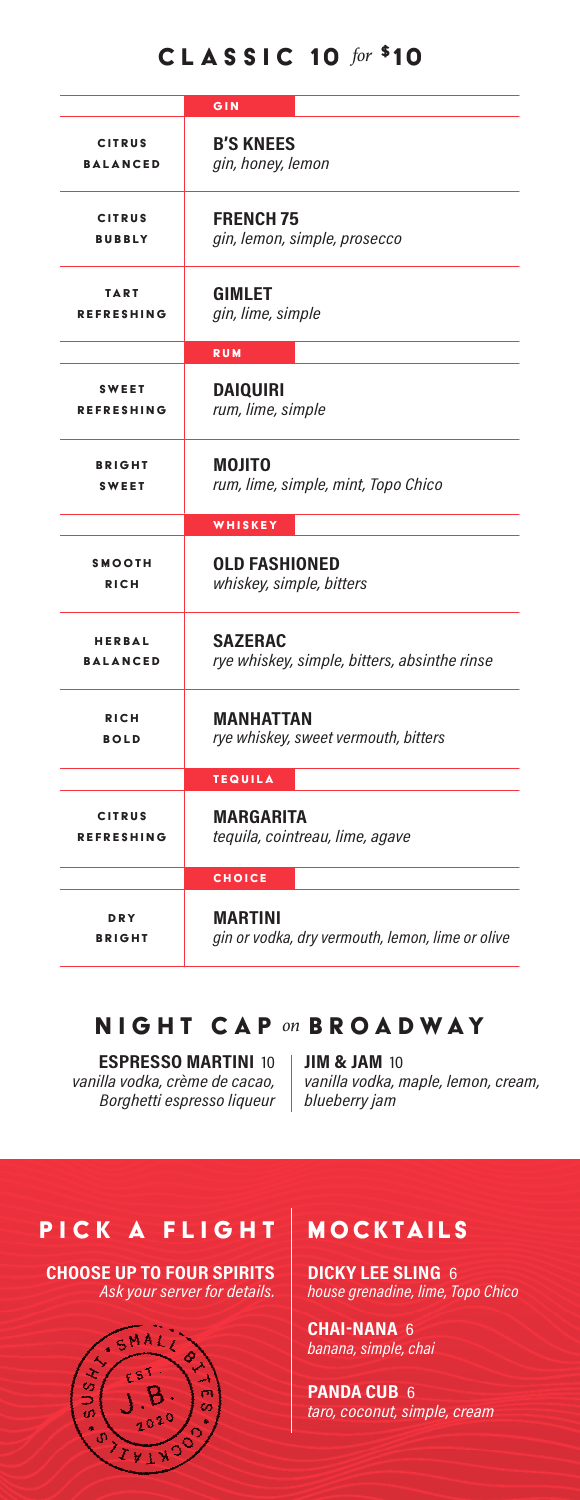### HOPS *and* BARLEY

| <b>DRAFT</b>                            |                                                    |   |
|-----------------------------------------|----------------------------------------------------|---|
| <b>LOCAL SEASONAL ROTATOR*</b>          |                                                    | 9 |
|                                         | <b>ROUGHTAIL EVERYTHING RHYMES WITH ORANGE ipa</b> | 9 |
| <b>STONECLOUD NEON SUNSHINE withier</b> |                                                    |   |
| <b>SAPPORO</b> <i>japanese lager</i>    |                                                    |   |
|                                         |                                                    |   |
| <b>BOTTLES</b>                          |                                                    |   |

| <b>ELK VALLEY TENKILLER</b> pilsner               |       |
|---------------------------------------------------|-------|
| <b>ANTHEM RAD HOMBRE</b> cerveza                  |       |
| <b>LIVELY AMBER</b> lager                         |       |
| <b>SKYDANCE FANCY DANCE ipa</b>                   | 8     |
| <b>CABIN BOYS BEARDED THEOLOGIAN</b> belgian quad | 9     |
| <b>LOCAL ROTATORS*</b>                            | mkt\$ |
| *ask your server                                  |       |

WINES

#### FOR THE TABLE

| <b>GASTON CHIQUET</b> Brut Premier Champagne, France                   | 89  |
|------------------------------------------------------------------------|-----|
| <b>DUMOL</b> Wester Reach Chardonnay, Russian River Valley             | 89  |
| <b>SPOTTSWOODE</b> Sauvignon Blanc, Napa/Sonoma                        | 64  |
| <b>K VINTNERS</b> Viognier, Yakima Valley                              | 49  |
| <b>FRANK FAMILY</b> Cabernet, Napa Valley                              | 89  |
| <b>PRIDE MOUNTAIN VINEYARDS</b> Cabernet, Napa/Sonoma                  | 119 |
| <b>ELYSE</b> Morisoli Vinevard Cabernet, Rutherford                    | 134 |
| <b>GHOST BLOCK</b> Single Vinevard Cabernet, Yountville                | 149 |
| <b>ARGYLE</b> Nuthouse Pinot Noir, Eola-Amity Hills, Willamette Valley | 84  |
| <b>PAUL HOBBS</b> Pinot Noir, Russian River Valley                     | 114 |
| <b>DUCKHORN</b> Merlot, Napa Valley                                    | 99  |
| <b>HOURGLASS</b> HG III Proprietary Blend, Napa Valley                 | 89  |
| <b>GAMBA</b> Starr Road Ranch Old Vine Zinfandel, Russian River Valley | 69  |
| <b>TITUS VINEYARDS</b> Cabernet Franc, Napa Valley                     | 79  |
| <b>MONTES</b> Purple Angel Carmenère, Colchagua Valley, Chile          | 129 |
| MASSOLINO Barolo, Serralunga d'Alba, Italy                             | 79  |
|                                                                        |     |

#### SPLIT BOTTLES

| <b>VEUVE CLIQUOT</b> Brut, Champagne, France                    | 49 |
|-----------------------------------------------------------------|----|
| <b>ROMBAUER</b> Chardonnay, Napa Valley                         | 44 |
| <b>MERRY EDWARDS</b> Sauvignon Blanc, Russian River Valley      | 54 |
| <b>HONIG</b> Cabernet, Napa Valley                              | 54 |
| <b>SHAFER</b> One Point Five Cabernet, Stags Leap               | 99 |
| <b>RAPTOR RIDGE</b> Barrel Select Pinot Noir, Willamette Valley | 39 |
| <b>BLACKBIRD</b> Arise Red Blend, Napa Valley                   | 59 |

# LOOSE LEAF TEA 5

All Hot Tea is supplied by Urban Teahouse on 23rd & Walker **ASK YOUR SERVER FOR DETAILS.**

# EÔTÉ COFFEE 3.5

All coffee is roasted by EÔTÉ located off 6th & Broadway **JIMMY'S BLEND - REGULAR OR DECAF**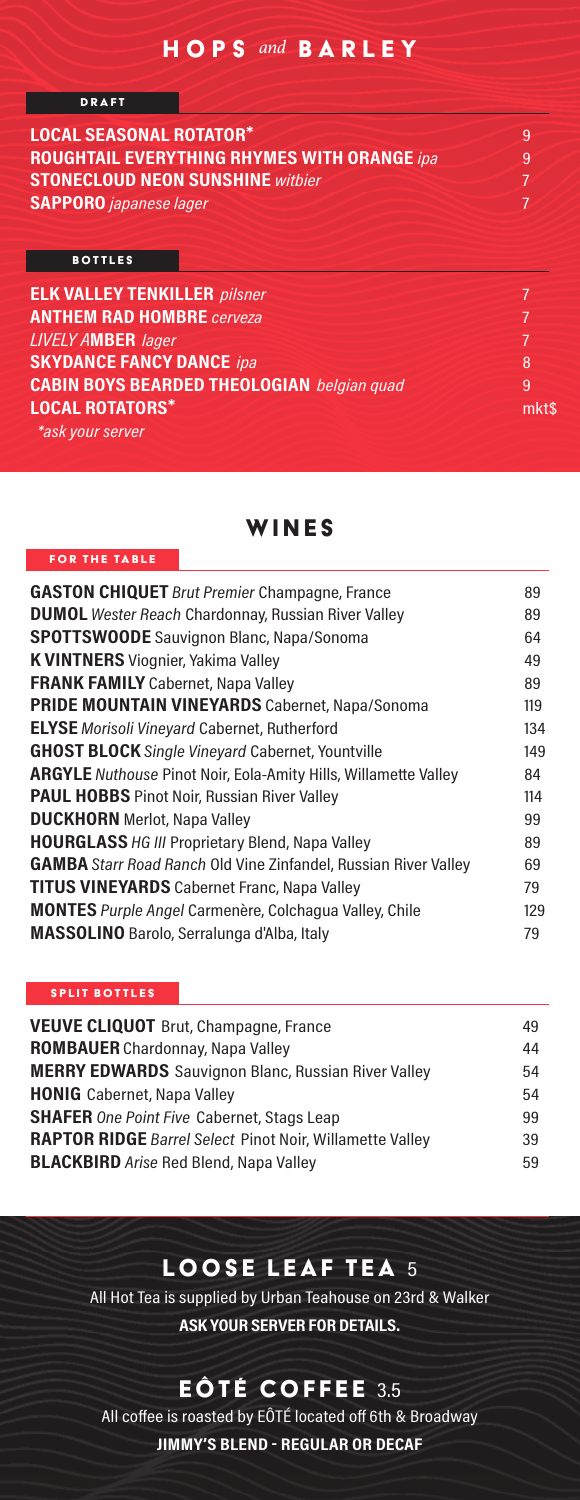| <b>AMERICAN</b> |  |
|-----------------|--|

| <b>BALCONES SINGLE MALT</b>        | $12^{12}$         |
|------------------------------------|-------------------|
| <b><i>RASII HAYDEN</i></b>         | 12                |
| <b>RERNHEIM WHEAT</b>              | 9.5               |
| DRY FI Y WASHINGTON WHEAT          | 10                |
| <b>ELIJAH CRAIG</b>                | 8                 |
| <b>EVAN WILLIAMS SINGLE BARREL</b> | 8.5               |
| <b>HIGH WEST AMERICAN PRAIRIF</b>  | 8.5               |
| J. RIEGER                          | $12 \overline{ }$ |
| <b>IACK DANIFIS</b>                | 9.5               |
| JOHNNY SMOKING GUN                 | 11                |
| KINGS COUNTY STRAIGHT BOURBON      | 12.5              |
| <b>I ARCENY</b>                    | 8                 |
| <b>MAKER'S MARK</b>                | 8                 |
| <b>MELLOW CORN</b>                 | 7.5               |
| <b>OLD FORESTER</b>                | $\overline{7}$    |
| <b>PEG LEG PORKER 8 YEAR</b>       | 11                |
| <b>SAME OI D MOSES</b>             | 12                |
| <b>SAME OLD MOSES TAWNY PORT</b>   | 14                |
| SAME OF D MOSES RURY PORT          | 14                |
| <b>STELLUM BOURBON</b>             | 12.5              |
| <b>WILD TURKEY 101</b>             | 7.5               |
| WILD TURKEY LONGBRANCH             | 9.5               |
| <b>WOODFORD RESERVE</b>            | 8.5               |

### **RYE**

| 9     |
|-------|
| 9     |
| 11.5  |
| 7     |
| 10    |
| 7.5   |
| 8.5   |
| 12.5  |
| 14    |
| 16/29 |
| 31/60 |
|       |

## JAPANESE

| AKASHI PLUM                   | q    |
|-------------------------------|------|
| KAIYO 7 YEAR                  | 10.5 |
| KAIYO PEATED OAK AGED         | 15   |
| OHISHI EX-BRANDY CASK 10 YEAR | 13   |
| TOKI SUNTORY                  | 8.5  |

### **CANADIAN**

**CROWN ROYAL** 8.5

## IRISH

| <b>JAMESON</b>            | 8  |
|---------------------------|----|
| <b>RED BREAST 12 YEAR</b> | 12 |
| <b>TULLAMORE DEW</b>      | 8  |